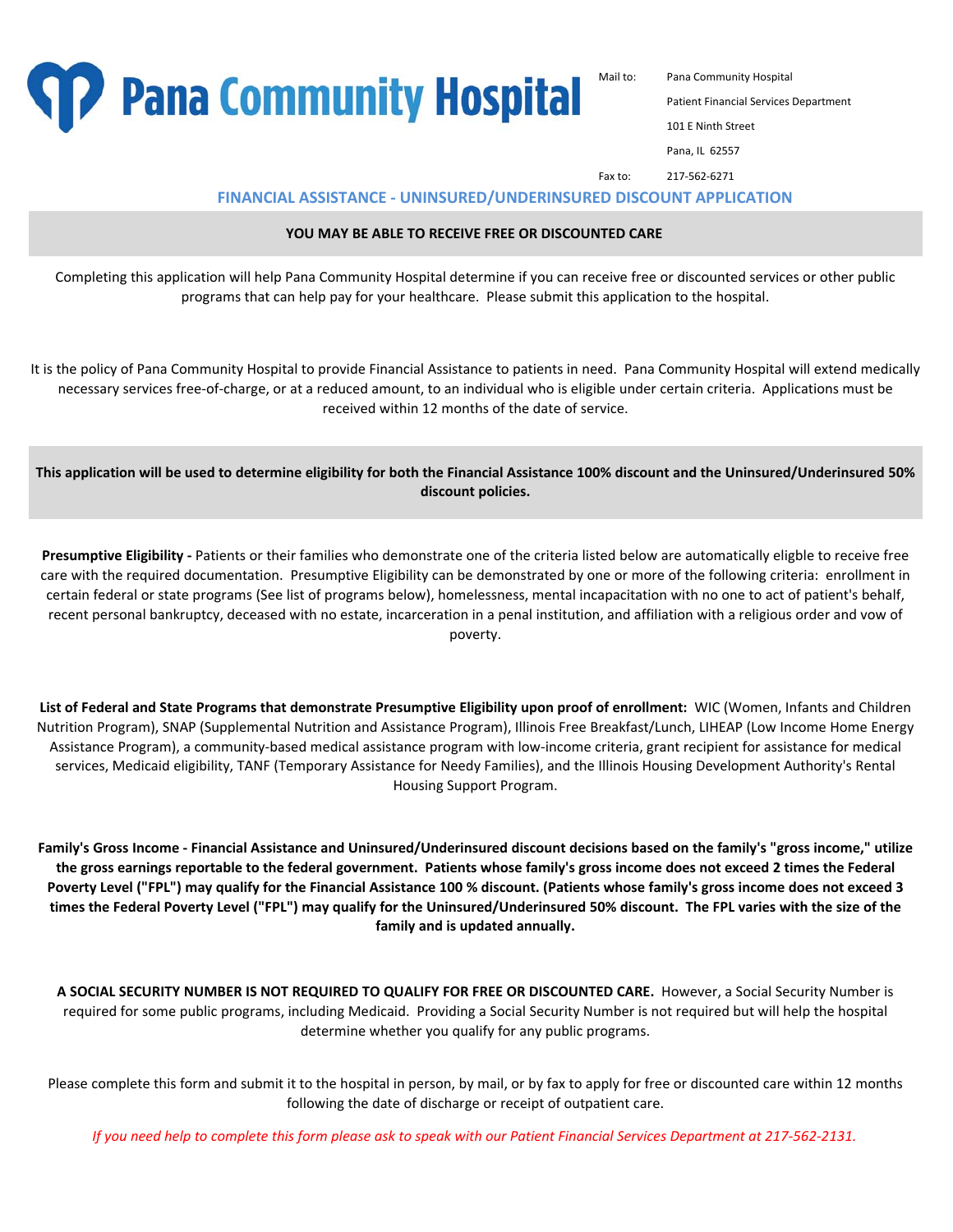Patients may not receive Financial Assistance if they potentially could have qualified for programs, such as Medicaid, but choose not to apply.

Patient acknowledges that he or she has made a good faith effort to provide all information requested in the application to assist the hospital in determining whether the patient is eligible for Financial Assistance.

| <b>Patient</b><br>Name                                                                                                                                                                                                                                                                                                                                                                                                                                                                                                                                                                                                                                                                                                                                                                                                                                                                                                                                                                                                                                                                                                                                          |                                                                                                                                                                                                  |                |            | <b>Birth</b><br>Date |  |
|-----------------------------------------------------------------------------------------------------------------------------------------------------------------------------------------------------------------------------------------------------------------------------------------------------------------------------------------------------------------------------------------------------------------------------------------------------------------------------------------------------------------------------------------------------------------------------------------------------------------------------------------------------------------------------------------------------------------------------------------------------------------------------------------------------------------------------------------------------------------------------------------------------------------------------------------------------------------------------------------------------------------------------------------------------------------------------------------------------------------------------------------------------------------|--------------------------------------------------------------------------------------------------------------------------------------------------------------------------------------------------|----------------|------------|----------------------|--|
| Address                                                                                                                                                                                                                                                                                                                                                                                                                                                                                                                                                                                                                                                                                                                                                                                                                                                                                                                                                                                                                                                                                                                                                         |                                                                                                                                                                                                  | City/State/Zip |            |                      |  |
| Home phone                                                                                                                                                                                                                                                                                                                                                                                                                                                                                                                                                                                                                                                                                                                                                                                                                                                                                                                                                                                                                                                                                                                                                      | Cell phone                                                                                                                                                                                       |                |            | Soc Sec #            |  |
|                                                                                                                                                                                                                                                                                                                                                                                                                                                                                                                                                                                                                                                                                                                                                                                                                                                                                                                                                                                                                                                                                                                                                                 | Are you/were you an Illinois resident at the time the services were rendered?                                                                                                                    |                | <b>YES</b> | NO.                  |  |
|                                                                                                                                                                                                                                                                                                                                                                                                                                                                                                                                                                                                                                                                                                                                                                                                                                                                                                                                                                                                                                                                                                                                                                 | Were the services rendered as a result of an alleged accident?                                                                                                                                   |                | <b>YES</b> | <b>NO</b>            |  |
| Describe the accident:                                                                                                                                                                                                                                                                                                                                                                                                                                                                                                                                                                                                                                                                                                                                                                                                                                                                                                                                                                                                                                                                                                                                          |                                                                                                                                                                                                  |                |            |                      |  |
|                                                                                                                                                                                                                                                                                                                                                                                                                                                                                                                                                                                                                                                                                                                                                                                                                                                                                                                                                                                                                                                                                                                                                                 | Were the services rendered as a result of an alleged crime?                                                                                                                                      |                | <b>YES</b> | <b>NO</b>            |  |
| Describe the crime:                                                                                                                                                                                                                                                                                                                                                                                                                                                                                                                                                                                                                                                                                                                                                                                                                                                                                                                                                                                                                                                                                                                                             |                                                                                                                                                                                                  |                |            |                      |  |
| <b>GUARANTOR / (Parent if Minor)</b>                                                                                                                                                                                                                                                                                                                                                                                                                                                                                                                                                                                                                                                                                                                                                                                                                                                                                                                                                                                                                                                                                                                            |                                                                                                                                                                                                  |                |            | <b>Birth</b>         |  |
| Name                                                                                                                                                                                                                                                                                                                                                                                                                                                                                                                                                                                                                                                                                                                                                                                                                                                                                                                                                                                                                                                                                                                                                            |                                                                                                                                                                                                  |                |            | Date                 |  |
|                                                                                                                                                                                                                                                                                                                                                                                                                                                                                                                                                                                                                                                                                                                                                                                                                                                                                                                                                                                                                                                                                                                                                                 |                                                                                                                                                                                                  |                |            |                      |  |
| Address                                                                                                                                                                                                                                                                                                                                                                                                                                                                                                                                                                                                                                                                                                                                                                                                                                                                                                                                                                                                                                                                                                                                                         |                                                                                                                                                                                                  | City/State/Zip |            |                      |  |
| Home phone                                                                                                                                                                                                                                                                                                                                                                                                                                                                                                                                                                                                                                                                                                                                                                                                                                                                                                                                                                                                                                                                                                                                                      | Cell phone                                                                                                                                                                                       |                |            | Soc Sec #            |  |
|                                                                                                                                                                                                                                                                                                                                                                                                                                                                                                                                                                                                                                                                                                                                                                                                                                                                                                                                                                                                                                                                                                                                                                 |                                                                                                                                                                                                  |                |            |                      |  |
| <b>PRESUMPTIVE ELIGIBILITY:</b>                                                                                                                                                                                                                                                                                                                                                                                                                                                                                                                                                                                                                                                                                                                                                                                                                                                                                                                                                                                                                                                                                                                                 | Patients or their families who demonstrate one of the criteria listed below are eligible to receive free care.<br>Proof of enrollment and proof of income are required to determine eligibility. |                |            |                      |  |
|                                                                                                                                                                                                                                                                                                                                                                                                                                                                                                                                                                                                                                                                                                                                                                                                                                                                                                                                                                                                                                                                                                                                                                 | Check as many as apply:                                                                                                                                                                          |                |            |                      |  |
| <b>WIC</b><br>LIHEAP - Low Income Home Engergy Assistance Program<br><b>SNAP</b><br>COMMUNITY-BASED MEDICAL ASSISTANCE PROGRAM<br>ILLINOIS FREE LUNCH/BREAKFAST<br><b>GRANT ASSISTANCE FOR MEDICAL SERVICES</b><br>INCARCERATED<br>TANF: Temporary Assistance for Needy Families<br>HOMELESSNESS<br>PERSONAL BANKRUPTCY<br>DECEASED WITH NO ESTATE<br>AFFILIATION WITH A RELIGIOUS ORDER AND VOW OF POVERTY<br>MEDICAID ELIGIBILITY WITHOUT SPENDDOWN (BUT NOT ON THE DATE OF SERVICE OR FOR NON-COVERED<br>$\equiv$ SERVICE)<br>ILLINOIS HOUSING DEVELOPMENT AUTHORITY'S RENTAL HOUSING SUPPORT PROGRAM<br>MENTAL INCAPACITATION WITH NO ONE TO ACT ON PATIENT'S BEHALF<br>We verify electronically with the state system when possible, and appreciate your efforts to assist us in verification by providing: Award letter,<br>statement from Grant Agency, rent receipt in the case of state or federally subsidized housing program, or any other documentation which<br>shows you meet one of the presumptive eligibility criteria<br>IF YOU DEMONSTRATE PRESUMPTIVE ELIGIBILITY, YOU DO NOT NEED TO SUPPLY HOUSEHOLD EXPENSE INFORMATION. YOU STILL NEED |                                                                                                                                                                                                  |                |            |                      |  |
|                                                                                                                                                                                                                                                                                                                                                                                                                                                                                                                                                                                                                                                                                                                                                                                                                                                                                                                                                                                                                                                                                                                                                                 | TO COMPLETE THE INCOME AND ASSET INFORMATION AND SIGN THE APPLICANT CERTIFICATION.                                                                                                               |                |            |                      |  |
|                                                                                                                                                                                                                                                                                                                                                                                                                                                                                                                                                                                                                                                                                                                                                                                                                                                                                                                                                                                                                                                                                                                                                                 |                                                                                                                                                                                                  |                |            |                      |  |

## **MONTHLY HOUSEHOLD INCOME**

| TVDE<br>. | <b>AMOUNT</b> |
|-----------|---------------|
|-----------|---------------|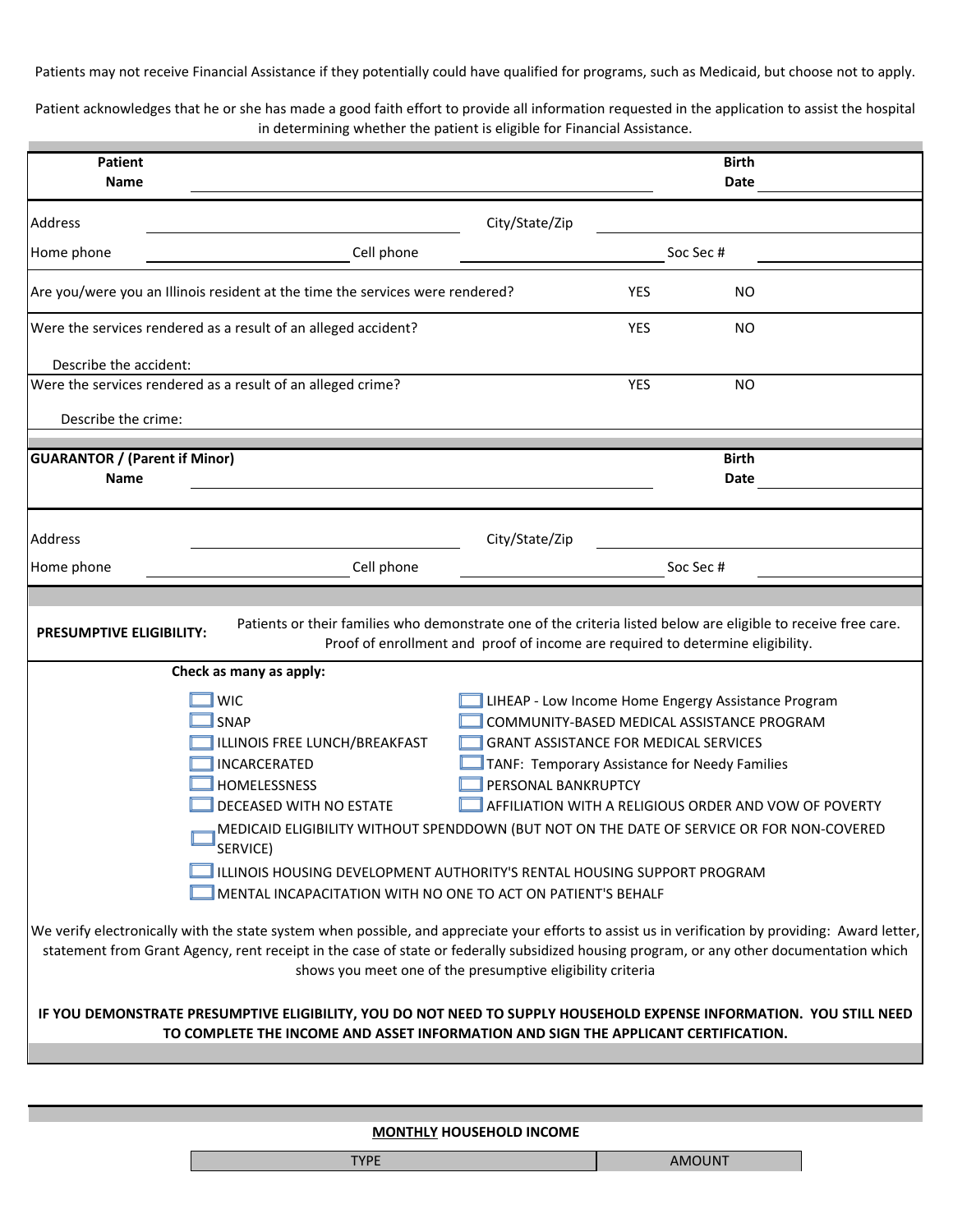| <b>EMPLOYMENT INCOME (GROSS)</b>            |  |
|---------------------------------------------|--|
| <b>EMPLOYMENT INCOME FOR SPOUSE (GROSS)</b> |  |
| PENSION/RETIREMENT                          |  |
| <b>IUNEMPLOYMENT</b>                        |  |
| <b>DISABILITY</b>                           |  |
| <b>CHILD SUPPORT</b>                        |  |
| <b>ALIMONY</b>                              |  |
| OTHER (PLEASE LIST SOURCE)                  |  |
|                                             |  |
| <b>TOTAL</b>                                |  |

PROOF OF INCOME: Please provide one or more of the following for each employed family member.

- 1. A copy of most recent tax return
- 2. A copy of most recent w-2 and 1099 forms
- 3. A copy of most recent pay stub

 $\zeta$  .

- 4. A statement from your employer if paid in cash
- 5. Any other verification from a third party about your income

If you cannot provide any documentation relating to your income, fill out the statement below:

I, \_\_\_\_\_\_\_\_\_\_\_\_\_\_\_\_\_\_\_\_\_\_\_\_\_\_\_\_\_\_\_\_(name), certify that I have no documents that prove my family's monthly income of

Signature

# **HOUSEHOLD ASSETS**

| <b>TYPE</b>                              | <b>AMOUNT</b> |
|------------------------------------------|---------------|
| ICHECKING ACCOUNT BALANCE                |               |
| <b>SAVING ACCOUNT BALANCE</b>            |               |
| <b>STOCKS</b>                            |               |
| <b>CERTIFICATS OF DEPOSIT</b>            |               |
| lMUTUAL FUNDS                            |               |
| <b>AUTOMOBILES</b>                       |               |
| <b>IOTHER VEHICLES</b>                   |               |
| <b>REAL PROPERTY</b>                     |               |
| HEALTH SAVINGS/FLEXIBLE SPENDING ACCOUNT |               |
| <b>TOTAL</b>                             |               |

### **MONTHLY HOUSEHOLD EXPENSES**

| <b>TYPE</b>             | <b>AMOUNT</b> |
|-------------------------|---------------|
| <b>HOUSING</b>          |               |
| <b>UTILITIES</b>        |               |
| <b>FOOD</b>             |               |
| <b>TRANSPORTATION</b>   |               |
| <b>CHILD CARE</b>       |               |
| LOANS                   |               |
| <b>MEDICAL EXPENSES</b> |               |
|                         |               |
|                         |               |
| <b>TOTAL</b>            |               |

# **DEPENDENT HOUSEHOLD MEMBERS**

| <b>NAME</b> | <b>AGE</b> | <b>RELATIONSHIP</b> |
|-------------|------------|---------------------|
|             |            |                     |